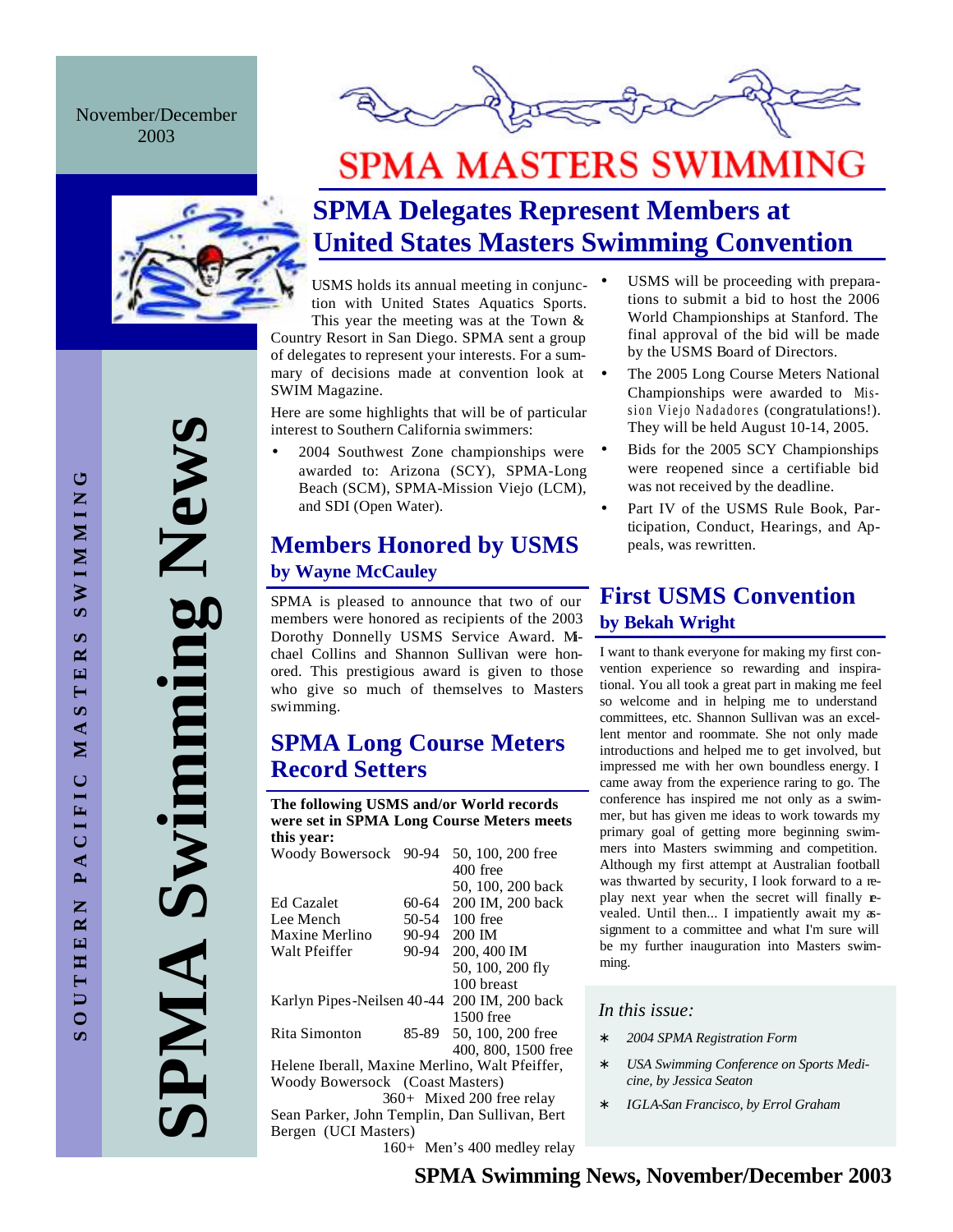# SWIM FOR LIFE!

#### **SANTA BARBARA, VENTURA, KERN, SAN LUIS OBISPO**

ARROYO GRANDE: South County Aq Waves Mark Bennett (805) 478-0202; marben009@yahoo.com<br>ATASCADERO: Kennedy Aquatics Jennifer Brown (805) 466-6775; jennicraig@tcsn.net Jennifer Brown (805) 466-6775; jennicraig@tcsn.net<br>Evelina Steele (661) 663-9884 BAKERSFIELD: Golden Wave Masters<br>BAKERSFIELD SWIM CLUB Keith Moore (661) 637-1403; www.bakersfieldswimclub.org<br>Bruce Brown (805) 383-6927 CAMARILLO: Pleasant Valley Swim Club<br>OJAI: Ojai Masters OJAI: Ojai Masters Malchia Olshan (805) 646-1091, gjaidar@aol.com PASO ROBLES: North County Aquatics Matt Brown (805) 239-3013, swimnca@aol.com; www.northcountyaquatics.com<br>SAN LUIS OBISPO: TRISLO Roadrunners Roger Warnes (805) 544-2385; coachwtrislo@aol.com; www.trislo.com SAN LUIS OBISPO: TRISLO Roadrunners Roger Warnes (805) 544-2385; coachwtrislo@aol.com; www.trislo.com<br>SAN LUIS OBISPO MASTERS Lynne Anderson (805) 541-2585; iswimslo@yahoo.com; www.sloseaha SAN LUIS OBISPO MASTERS<br>
SANTA BARBARA: UCSB Masters Brandon Seider (805) 893-2505, brandon.seider@athletics.ucsb.edu<br>
Brandon Seider (805) 893-2505, brandon.seider@athletics.ucsb.edu Brandon Seider (805) 893-2505, brandon seider@athletics.ucsb.edu<br>William Robert (805) 966-9757 SANTA BARBARA MASTERS SANTA MARIA SWIM CLUB Michael Ashmore (805) 349-8980, (805) 928-9655; santamariaswim@aol.com<br>SANTA PAULA: Heritage Valley Masters Cindy Blatt (805) 524-5157; cmswm@aol.com SANTA PAULA: Heritage Valley Masters Cindy Blatt (805) 524-5157; cmswm@aol.com<br>THOUSAND OAKS: Daland Masters Peter Daland (805) 523-3207, 495-5210; peter © THOUSAND OAKS: Daland Masters Peter Daland (805) 523-3207, 495-5210; peter@dalandswim.com<br>Peter Daland (805) 523-3207, 495-5210; peter@dalandswim.com<br>Peter Daba Anderson (805) 654-6400 ext.1345; banderson@vcccd.net VENTURA AQUATIC CLUB Bob Anderson (805) 654-6400 ext.1345; banderson @vcccd.net<br>VENTURA COUNTY MASTERS Ken Grey (805) 650-0400; gobuena @aol.com Ken Grey (805) 650-0400; gobuena@aol.com **NORTH LOS ANGELES COUNTY**  GLENDALE: Adult Aquaphobia Swim Center Paul Lennon, (800) 200-SWIM, prlennon@earthlink.net<br>GRANADA HILLS: CSUN Masters Edward Lapporte (818) 667-6389, (818) 363-3858; elapp GRANADA HILLS: CSUN Masters Edward Lapporte (818) 667-6389, (818) 363-3858; elapporte@aol.com<br>PASADENA: Caltech Masters Suzanne Dodd (626) 449-7536; sdodd@ipac.caltech.edu PASADENA: Caltech Masters Suzanne Dodd (626) 449-7536; sdodd@ipac.caltech.edu<br>PASADENA: Rose Bowl Masters Gary Anderson (626) 397-4993; www.rosebowlaquatics. PASADENA: Rose Bowl Masters Gary Anderson (626) 397-4993; www.rosebowlaquatics.com<br>SANTA CLARITA MASTERS Rob Harbo (661) 290-2204; pool: (661) 284-1470 or (661) 28 SANTA CLARITA MASTERS Rob Harbo (661) 290-2204; pool: (661) 284-1470 or (661) 284-1471<br>WOODLAND HILLS: Southwest Aq Masters Fred Shaw (818) 347-1637; swamfred@aol.com; www.swam.us Fred Shaw (818) 347-1637; swamfred@aol.com; www.swam.us **SOUTH LOS ANGELES COUNTY**  CULVER CITY: SCAQ SCAQ Office (310) 390-5700; www.swim.net/scaq<br>EL SEGUNDO MASTERS Diane Graner-Gallas (310) 379-9109; diane.gallas @ Diane Graner-Gallas (310) 379-9109; diane.gallas@verizon.net<br>Marcel Rinzler EL SEGUNDO: Play Hard Swim Hard<br>HAWTHORNE: South Bay Swim Team HAWTHORNE: South Bay Swim Team Kathy Davids (310) 643-6523, www.southbayswimteam.org<br>HOLLYWOOD: Hollywood Wilshire YMCA Ricardo Espinoza (213) 639-7537; ricardoespinoza@ywcala. HOLLYWOOD: Hollywood Wilshire YMCA Ricardo Espinoza (213) 639-7537; ricardoespinoza@ywcala.org<br>
LA: City of Los Angeles Masters Ricardo Vera (323) 906-7953; rvera@rap.lacity.org<br>
LA: USC Trojan Masters Lynda Gilbert (213) Ricardo Vera (323) 906-7953; rvera@rap.lacity.org LA: USC Trojan Masters Lynda Gilbert (213) 626-1022 lyn\_swim@yahoo.com<br>
LA DOWNTOWN & WEST: SCAQ SCAQ Office (310) 390-5700; www.swim.net/scaq SCAQ Office (310) 390-5700; www.swim.net/scaq<br>Timothy Sharpe (323) 954-1100 LA MID WILSHIRE: Meridian Swim Club<br>LA WEST: UCLA Bruin Masters LA WEST: UCLA Bruin Masters Gerry Rodrigues (310) 645-5937; www.idyll.org/~henryh/bruinmasters LONG BEACH: Shore Aquatics SCAQ Office (310) 390-5700; www.swim.net/scaq SCAQ Office (310) 390-5700; www.swim.net/scaq LONG BEACH Swim Club Tom Trapp<br>
LONG BEACH: Beach Swim Club Masters Beach Swim Club hotline (562) 597-9744 LONG BEACH: Beach Swim Club Masters<br>LONG BEACH: Grunions Sergio Rodriguez (562) 252-0220, info@lbgrunions.com; www.lbgrunions.com<br>DeAnne Preyer (310) 372-3762 RANCHO PALOS VERDES: Zenith Aquatics SANTA MONICA: SCAQ SCAQ Office (310) 390-5700; www.swim.net/scaq SOUTHGATE MASTERS Patricia Mitchell (323) 563-5753; southgatepark@yahoo.com<br>
TORRANCE : LA Peninsula Swimmers Michael Hamm (310) 993-4977; swimdude41@aol.com TORRANCE : LA Peninsula Swimmers Michael Hamm (310) 993-4977; swimdude41@aol.com VENICE & WESTCHESTER: SCAQ SCAQ Office (310) 390-5700; www.swim.net/scaq<br>WEST HOLLYWOOD AQUATICS Carl Anhalt (310) 288-6555 (team hotline); info@w Carl Anhalt (310) 288-6555 (team hotline); info@wh2o.org; www.wh2o.org **ORANGE COUNTY**  COAST MASTERS Lou Giberson (949) 837-3091; lgiberson4@aol.com; Maurine Kornfeld (213) 469-8518<br>FOUNTAIN VALLEY: Typical Tropical Swim Cl. Robert Sands (714) 969-1056; cwoof@msn.com FOUNTAIN VALLEY: Typical Tropical Swim Cl.<br>HUNTINGTON BEACH: Golden West Swim Cl. Blair Roy (714) 894-6266, Rick Graves (714) 374-8705<br>Buddy Belshe (949) 362-4727 HUNTINGTON BEACH SWIM CLUB<br>IRVINE NOVAQUATICS IRVINE NOVAQUATICS Mike Collins (949) 338-6682, Kim Hoesterey (714) 731-8067; www.novaquatics.com<br>IRVINE: Sports Club Matt Smith (949) 975-8400, mattsmith@thesportsclub.com IRVINE: Sports Club Matt Smith (949) 975-8400, mattsmith@thesportsclub.com<br>
IRVINE: UCI Masters Lucy Johnson (949) 824-5830, lucyj@uci.edu; www.master IRVINE: UCI Masters Lucy Johnson (949) 824-5830, lucyj@uci.edu; www.masterswim.uci.edu<br>MISSION VIEJO MASTERS Mark Moore (949) 489-1847: m.w.moore@cox.net: mastersmynswim.or Mark Moore (949) 489-1847; m.w.moore@cox.net; mastersmvnswim.org NEWPORT BEACH MASTERS<br>NEWPORT BEACH: Lifeguard Association Jim Turner jturner@city.newport-beach.ca.us Jim Turner jturner@city.newport-beach.ca.us<br>Mark Desmond (949) 733-0044 NEWPORT BEACH: Pacific Coast Aquatics TUSTIN: SOCAL Debra Cruze-Meyer (714) 285-9033; (714) 545-6452; decruzmyer@hotmail.com Mark Tiemey (714) 639-7531; Susan Spiewak (714) 633-4702 VILLA PARK: Orange Regional Comp. Aquatics Mark Tiemey (714)  $\frac{\partial 39 - 7}{\partial 539 - 7}$  YORBA LINDA: East Lake Eagle Rays **SAN GABRIEL VALLEY, KERN, RIVERSIDE, SAN BERNARDINO**  CHINA LAKE AQUATICS MASTERS Anne Moorehead (760) 375-9390 INDIO: Top Fin Aquatics Veronica Duran (760) 564-5000; laquintamike@aol.com<br>
LANCASTER: Oasis Masters Tom Otto (661) 948-0057; ottolfixit@hotmail.com LANCASTER: Oasis Masters Tom Otto (661) 948-0057; ottolfixit@hotmail.com<br>COMA LINDA/RIALTO: Inland Masters Mike Murphy (909) 382-6546; mdmswim@minds Mike Murphy (909) 382-6546; mdmswim@mindspring.com MURRIETA: TEAM Masters Debbie Mone (909) 461-6603; coachdebbie@nctimes.net<br>RIVERSIDE: Corona Swim Team Todd Wines (909) 359-5251; tr4eternity@aol.com RIVERSIDE: Corona Swim Team Todd Wines (909) 359-5251; tr4eternity@aol.com<br>TEMECULA: Inland Gold Aquatic Masters Jana Clark (909) 600-4598; swimstbn@aol.com TEMECULA: Inland Gold Aquatic Masters Jana Clark (909) 600-4598; swimstbn@aol.com<br>YUCAIPA: Masters of Yucaipa Don Harlan (909) 797-0824; ddharlan@eee.org Don Harlan (909) 797-0824; ddharlan@eee.org **LAS VEGAS**  HENDERSON Southern Nevada Masters Frank Lowery (702) 260-8181 Dan Geary (702) 214-4210; flowery719@earthlink.net CITY OF LAS VEGAS MASTERS Keith Hughes (702) 592-7805; keith@h2ovelocity.com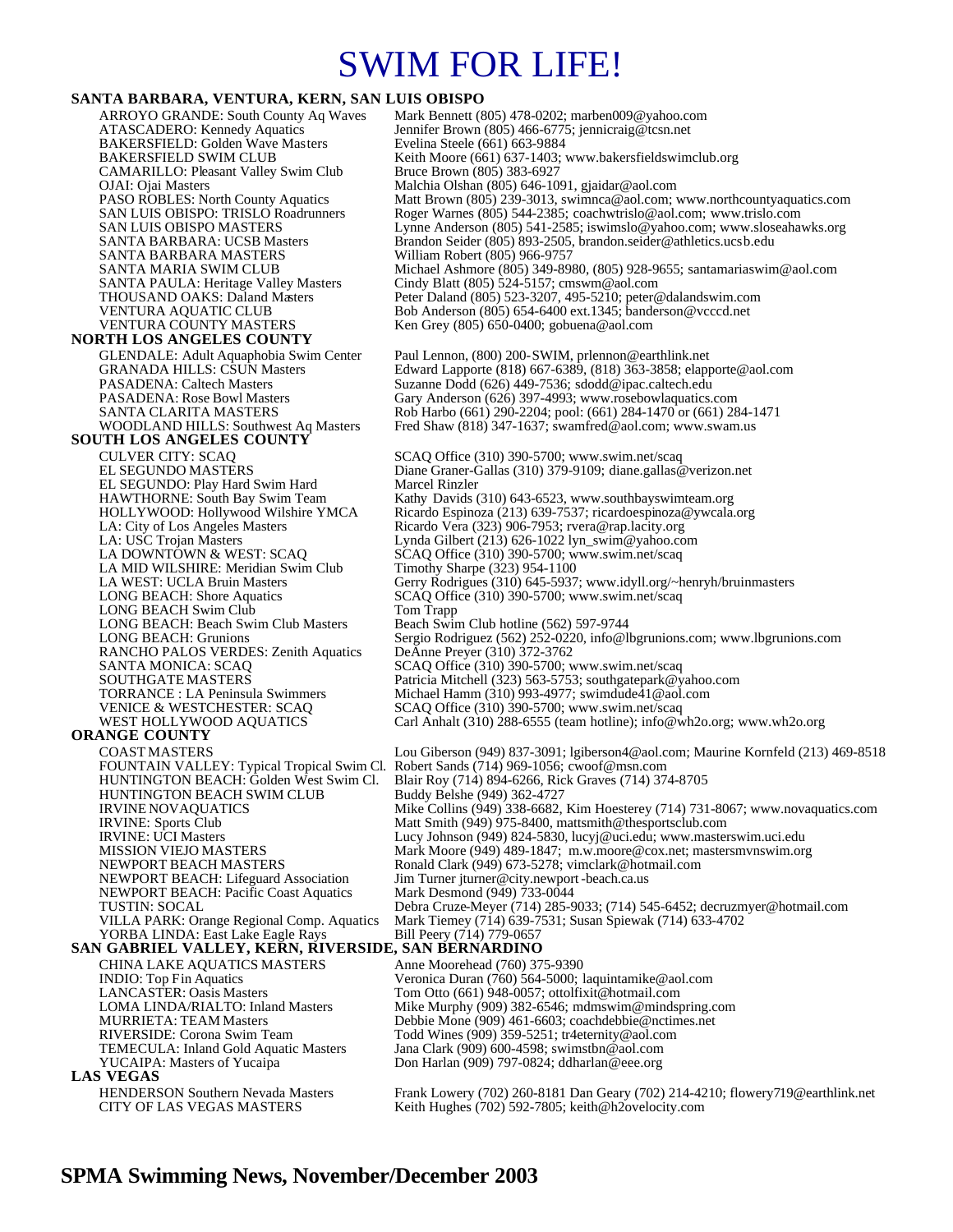# SPMA Competition Information and Instructions

**Rules:** Current USMS and SPMA rules will govern. All events are timed finals. Swimmers must check in with the Clerk of Course for deck seeded events that they wish to swim. After an event has been officially closed, swimmers may not check in. Age as of the last day of the meet determines age group for the meet. You must be 19 years of age to compete in short course yard meets. If your 19th birthday is before December 31, 2003 you may swim long course meters and short course meters meets.

**Eligibility:** Events are open to any **current** USMS registered swimmer or a foreign swimmer with a valid travel permit. SPMA swimmers are encouraged to submit their registration application with the submitted entry card, if NOT currently registered.

**Affiliation:** A swimmer's affiliation as stated on the consolidated entry card, if valid as of the first day of the meet, will apply throughout the meet, except that swimmers may unattach at any time. **Submitted Times:** Please enter your best time, a reasonable estimate or a workout time. All times must be submitted on a SPMA consolidated entry card or a copy of a SPMA consolidated entry card (below). Do not mail in the meet entry form.

**Entry Confirmation:** To avoid any concern regarding receipt of entry card, enclose a self-addressed stamped envelope or postcard or mail card "Return Reply Request". No certified, registered or special delivery mail will be accepted. Receipt of entry will not be verified by phone.

**Strictly Forbidden**: Entering more than 5 individual events per day; using hand paddles in warm-up areas; diving in warm-ups unless in designated sprint lanes (entering the warm-up pool must be done with feet first with one hand in contact with the pool deck); smoking in any area where swimmers may be present.

**Open Water**: Swimmers using non-porous neoprene swim suits, wetsuits, or other non-porous attire will be ineligible for awards or place points.

**Approximately \$1,300 was raised by The American Mile open water swim to benefit the Twin Towers Orphan Fund for young victims of the September 11 tragedy.**

#### SOUTHERN PACIFIC MASTERS ASSOCIATION . CONSOLIDATED ENTRY CARD

|              | Name and the contract of the contract of the contract of the contract of the contract of the contract of the contract of the contract of the contract of the contract of the contract of the contract of the contract of the c |              |                                                          |              | Male                                                                                                                                                                                                                           |              | Female USMS #___ ___ ___ ___ _ ___ - ___ ___ ____ ____ |              |                                          |
|--------------|--------------------------------------------------------------------------------------------------------------------------------------------------------------------------------------------------------------------------------|--------------|----------------------------------------------------------|--------------|--------------------------------------------------------------------------------------------------------------------------------------------------------------------------------------------------------------------------------|--------------|--------------------------------------------------------|--------------|------------------------------------------|
|              |                                                                                                                                                                                                                                |              | Age                                                      |              | Club and the contract of the contract of the contract of the contract of the contract of the contract of the contract of the contract of the contract of the contract of the contract of the contract of the contract of the c |              | $Phone($ ) —                                           |              |                                          |
| Event<br>No. | <b>FREESTYLE</b><br>(Submitted Time)                                                                                                                                                                                           | Event<br>No. | <b>BACKSTROKE</b><br>(Submitted Time)                    | Event<br>No. | <b>BREASTSTROKE</b><br>(Submitted Time)                                                                                                                                                                                        | Event<br>No. | <b>BUTTERFLY</b><br>(Submitted Time)                   | Event<br>No. | <b>INDIV. MEDLEY</b><br>(Submitted Time) |
|              | 50                                                                                                                                                                                                                             |              | 50                                                       |              | 50                                                                                                                                                                                                                             |              | 50                                                     |              | 100                                      |
|              | 100                                                                                                                                                                                                                            |              | 100                                                      |              | 100                                                                                                                                                                                                                            |              | 100                                                    |              | 200                                      |
|              | 200                                                                                                                                                                                                                            |              | 200                                                      |              | 200                                                                                                                                                                                                                            |              | 200                                                    |              | 400                                      |
|              | 400/500                                                                                                                                                                                                                        |              | No. of events ________ $\times$ \$ _______ = \$ ________ |              |                                                                                                                                                                                                                                |              | FOR OFFICE USE ONLY                                    |              |                                          |
|              | 800/1000                                                                                                                                                                                                                       |              |                                                          |              |                                                                                                                                                                                                                                |              |                                                        | Amt Rec'd    |                                          |
|              | 1500/1650                                                                                                                                                                                                                      |              | Surcharge<br>Total<br>$\sim$ $\sim$                      |              |                                                                                                                                                                                                                                |              |                                                        |              |                                          |
|              | Include a copy of USMS card                                                                                                                                                                                                    |              |                                                          |              | Signature on back is REQUIRED!                                                                                                                                                                                                 |              |                                                        |              | Include a copy of USMS card              |

Late or incomplete entries (no fee, incomplete entry card, incomplete enty data) or entries postmarked after due date MAY **BE REJECTED!** 

#### ALL MASTERS swimmers are required to send a photo-copy of their USMS card with their entry card. ALL Masters swimmers may be asked to show their USMS card if requested at the meet.

I, the undersigned participant, intending to be legally bound, hereby certify that I am physically fit and have not been otherwise informed by a physician. I acknowledge that I am aware of all the risks inherent in Masters Swimming (training and competition), including possible permanent disability or death, and agree to assume all of those risks. AS A CONDITION OF MY PARTICIPATION IN THE MASTERS SWIMMING PROGRAM, OR ANY ACTIVITIES INCIDENT THERETO, I HEREBY WAIVE ANY AND ALL RIGHTS TO CLAIMS FOR LOSS OR DAMAGES CAUSED BY THE NEGLIGENCE, ACTIVE OR PASSIVE, OF THE FOLLOWING: UNITED STATES MASTERS SWIMMING, INC., THE LOCAL MASTERS SWIMMING COMMITTEES, THE CLUBS, HOST FACILITIES, MEET SPONSORS, MEET COMMITTEES, ALL CITIES, COUNTIES, DISTRICTS AND/OR STATES IN WHICH SAID EVENT MAY BE STAGED OR IN WHICH SEGMENTS MAY BE RUN, OR ANY INDIVIDUALS OFFICI-ATING AT THE MEETS OR SUPERVISING SUCH ACTIVITIES. In addition, I agree to abide by and be governed by the rules of USMS. Finally, I specifically acknowledge that I am aware of all the risks inherent in open water swimming, and agree to assume those risks.

| <b>PLEASE SIGN:</b>                                                                                                                               | <b>DATE</b>                                    |  |  |  |
|---------------------------------------------------------------------------------------------------------------------------------------------------|------------------------------------------------|--|--|--|
| Is this your first Masters Meet?<br>Yes                                                                                                           | Non-SPMA swimmers please include your address: |  |  |  |
| No                                                                                                                                                |                                                |  |  |  |
| Read the meet information sheet carefully. Make your<br>check payable as shown on the meet information sheet<br>and mail it to the address shown. |                                                |  |  |  |
| 12/94                                                                                                                                             |                                                |  |  |  |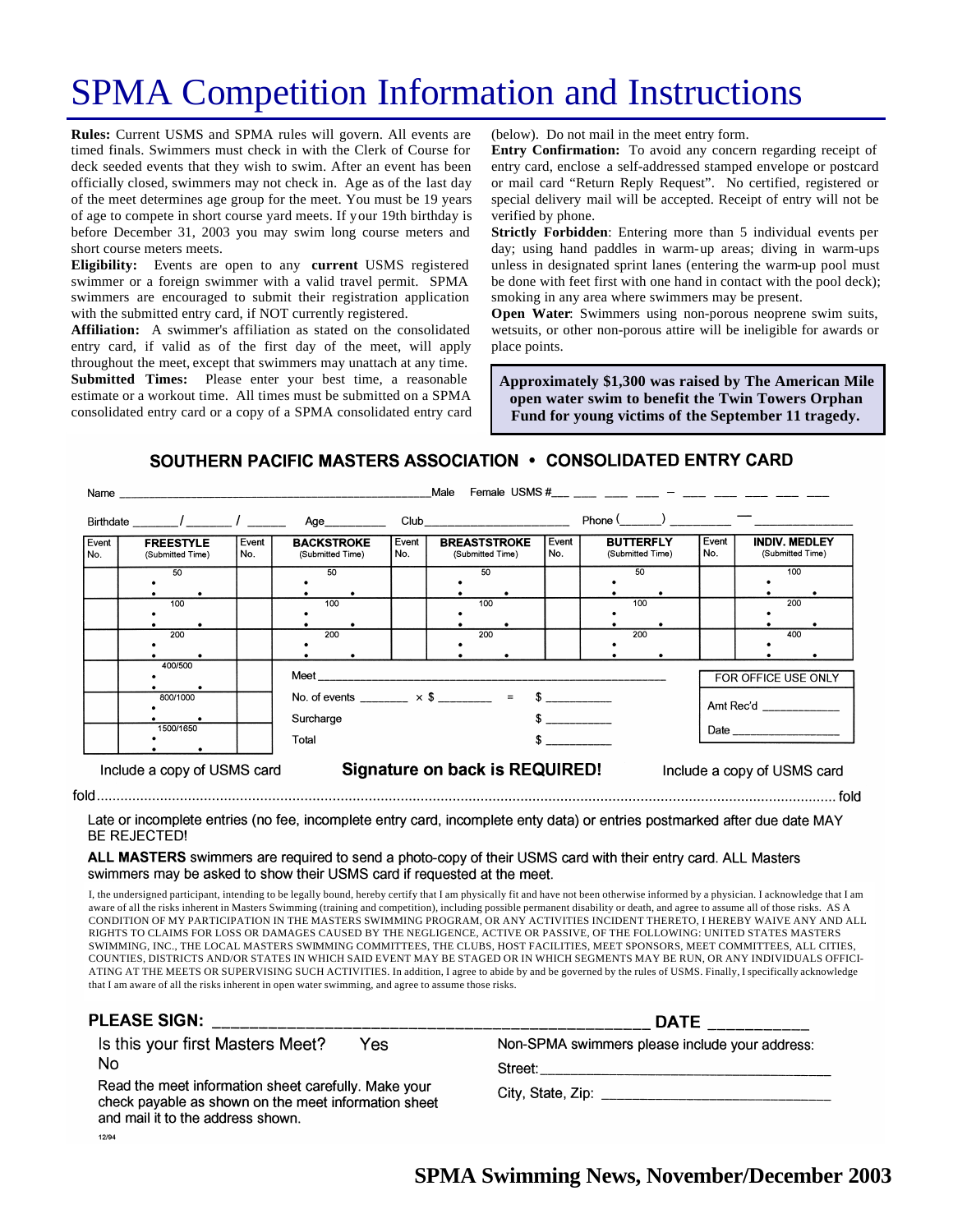# **Highlights from the USA Swimming Conference on Sports Medicine and Sports Science** By Jessica Seaton, D.C.

The USA Swimming Conference on Sports Medicine and Sports Science was held September 5 and 6, 2003 in San Diego. Although USA Swimming focuses on young swimmers, much of the information can be applied to Masters swimmers as well. These are some of the more interesting of the many lectures and forums that were held.

**The Altitude Tent Project** was presented by Deb Whitney from USA Swimming. Altitude tents and bubbles are being marketed as a way for athletes to benefit from the purported benefits of living at high altitude while training at sea level. At high altitude most people's bodies compensate for the lack of oxygen by manufacturing more red blood cells. Training at high altitude has the disadvantage of not being able to train at the speeds that one can at sea level. Slow swimming in training leads to slow swimming in a race. The tents are supposed to create, at sea level, the same atmospheric conditions that exist at altitude. The athlete is supposed to spend at least eight to nine hours per day in the tent. Ms. Whitney was able to track four swimmers over the course of a year. After three weeks in the bubble, all the swimmers experienced fatigue, which went away after a week. At the end of the year all four performed either the same or better than they had prior to the bubble. Among the disadvantages of the bubble were that the bubble was hot in the summer making it difficult to sleep; it needed to be turned on two hours prior to bedtime, which meant the swimmer had to be home to turn it on; sharing the bed with a significant other was difficult, and watching TV through the bubble was impossible.

**Asthma in Swimming** was presented by USMS President Jim Miller, M.D., who is an expert on asthma. Currently asthma is seen as a chronic inflammatory process that leads to hyperresponsiveness and irreversible changes in the respiratory system. The lungs of a person with untreated asthma at the age of 35 look like those of a smoker with emphysema-like changes. 90% of people with exercise-induced asthma have underlying chronic asthma. Asthma often does not show up until one reaches 85% of one's exercise potential. 40% of people with allergies and eczema also have asthma. In adults there is an association with gastro-esophageal reflux disease (GERD) and asthma. Studies that have been published within the last year show a definite increase in asthma in children who spend time in an indoor pool, while this association has not been shown with outdoor pools. The problems with the indoor pools are probably related to the irritation caused by chlorine gases where inadequate ventilation exists, increase in allergens found in humid air, and possible increase in mold. Dr. Miller stated that in dealing with asthma, medications mu st address not only the constricted airway, but also the inflammatory component. He also addressed the issue of medications and drug testing, an important issue in non-Masters competitive swimming.

**Brooke Bennett's Shoulder Surgery—A Case Study.** Brooke Bennett, her coach Peter Banks, and her orthopedic surgeon

Scott Rodeo, M.D., were all present. Since Brooke was 20 years old at the time of the surgery, and won medals in two Olympics, her situation was not comparable to that of most Masters swimmers. It was interesting to hear that her workouts totaled up to 110,000 yards per week (that is 10 workouts per week with an average of 10,000 yards per workout).

**Recovery Nutrition** was the "hot topic" lecture given by John Ivy, Ph.D., professor at the University of Austin, Texas. He made some interesting points in addition to those I covered in my article on recovery nutrition. (*SPMA News* March/April 2003). He felt that the recovery drink was the most important meal for the athlete. He stated that dehydration causes a decrease in aerobic and muscle performance, and psychomotor and mental skills. Drinking a sport drink containing electrolytes results in a quicker and more complete rehydration by maintaining the drive to drink and keeping urine output at normal, unlike water, which causes urine output to increase. Dr. Ivy emphasized the importance of a combination carbohydrate/protein recovery drink as soon after exercise as possible. He recommended a drink containing  $1.2 - 1.5$  grams of carbohydrate and  $0.3 - 0.5$ grams of protein per kilogram of body weight, or a carbohydrate to protein ration of 2:1 up to 5:1. An alternative to the designer recovery drinks would be non-fat chocolate milk or sweetened soy milk. Several participants pointed out that world champion swimmer Michael Phelps eats right after each of his performances.

**Role of Chiropractic Care in Competitive Swimming.** This was a forum that included a chiropractor, an athletic trainer, an orthopedic surgeon, and a massage therapist. The integration of chiropractic into a university and top competitive setting  $\alpha$ curred only because the swimmers were demanding chiropractic care. They found that chiropractic treatment helped them recover from neck, back, and other injuries commonly associated with swimming. Now the medical doctors, athletic trainers, physical therapists, and chiropractors are increasingly learning to work together and communicate with each other in the interest of the swimmer.

*Jessica Seaton, D.C. is a chiropractic orthopedist in private practice in West Los Angeles. She has been swimming with West Hollywood Aquatics for over 12 years. She is the current chair of the USMS Sports Medicine Committee. She can be reached at (310) 470-0282 or at Jseaton@aol.com.* 

**UCLA Bruin Masters Short, Long Pentathlon & Free-athlon** Saturday, November 8th, 2003

Pre-entry postmark deadline November 1st! Full information in the Sept/Oct newsletter and online at www.spma.net.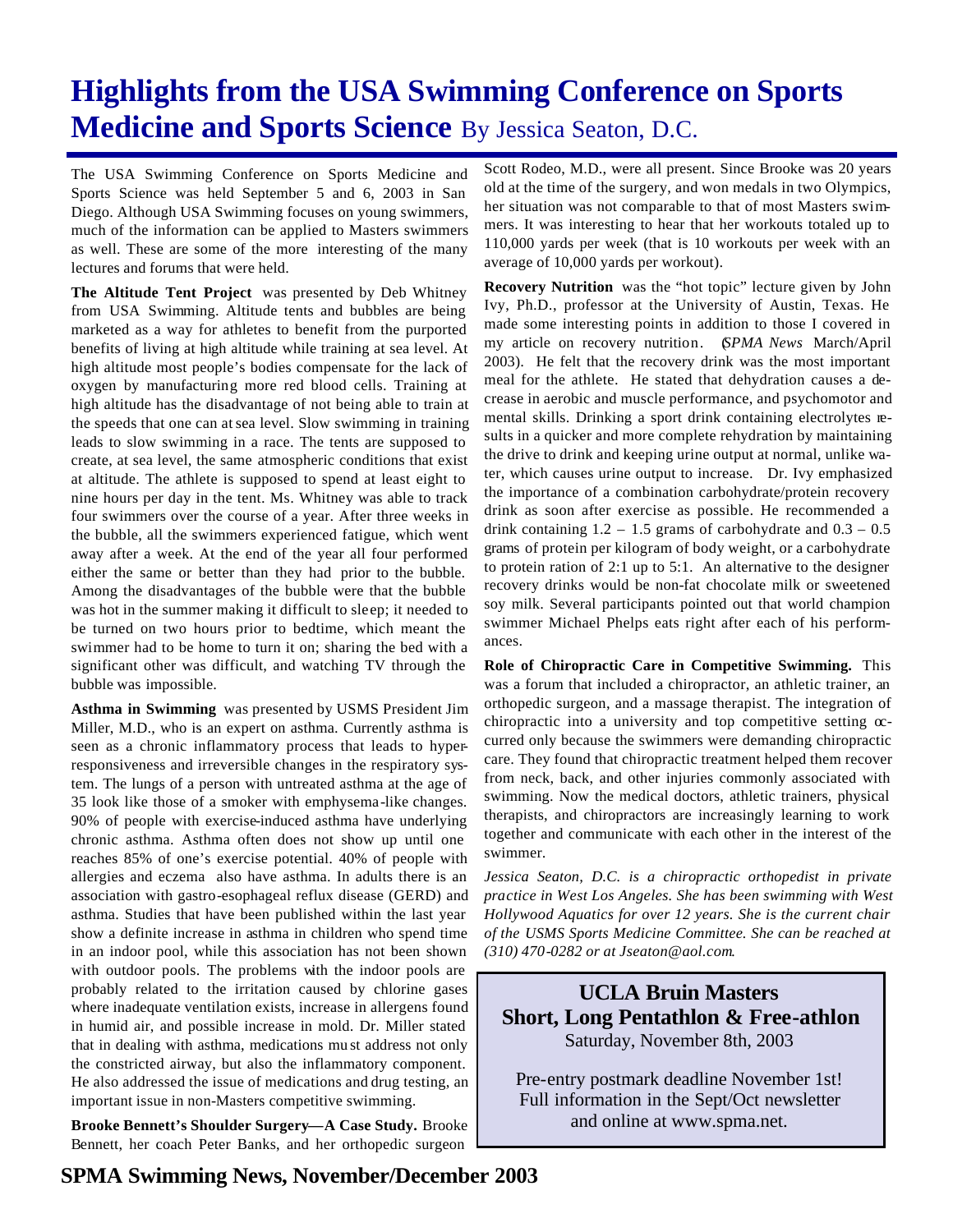## **IGLA San Francisco**  by Errol Graham

The 2003 International Gay & Lesbian Aquatics Championships were held at Stanford University from August 21st to 24th and hosted by SF Tsunami Swim Club. I have attended most of the IGLA Championships over the years, and I was not going to miss the opportunity to see old friends and make new friends, and also find out if I could beat my times in the water. This was the thirteenth and largest IGLA Championships held to date with more than 1,000 competitors entered, many of whom were from Southern California. Placing second in the large team division was West Hollywood Aquatics, while Long Beach Grunions won in the medium team category.

Many people worked hard to make the competition the success it was, from those organizing the meet to the volunteers and officials. Everyone seemed to be having fun, and the environment of friendship and camaraderie resulted in many people swimming personal bests. The spectrum ranged from swimmers who were competing for the first time to the 17 world records that were broken in addition to the many national and IGLA records that were set.

In between races, swimmers were able to watch the water pob tournament which included some very exciting games, including women's matches. One of the highlights this year was the opportunity to have the swimming events and the water polo tournament take place at the same facility at the same time, as well as the thrilling diving and synchronized swimming competitions. This made it possible for athletes and spectators to watch the different sports without having to go back and forth to different pools in different parts of the city, as has been done before. The final event was the popular Pink Flamingo contest which is an IGLA tradition. Teams of various sizes perform routines that combine music, dance, costumes, props, make -up, diving, and synchro. This year's theme was Wild, Wild West, and the creativity and energy on display was at an all-time high.

Many athletes have already marked their calendars for the next IGLA competition which will take place in Fort Lauderdale in October of 2004. This is a perfect opportunity to plan for a vacation in Florida and also compete at the International Swimming Hall of Fame. It's only a year away!

NOTE: For more information, please log on to www.igla.org



### **Southwest Masters Turkey Shoot at Pierce College Sunday, November 23rd, 2003**

#### Sanction number: 333-033

**Directions:** Pierce College Pool, is an outdoor, 7-lane competition pool with two 25-meter warm-up lanes. 6201 Winnetka Ave., Woodland Hills. Take the 101 Freeway to Winnetka. Exit at Winnetka and go north 1 mile to the college. Winnetka is located 6 miles west of the San Diego Freeway (405) and Ventura Freeway (101)

interchange.

**Entries:** The pre-entry postmark deadline is Saturday, November 15, 2003. Age on December 31, 2003 determines age group for the meet. You may swim at age 18 if your 19th birthday is on or before December 31, 2003. Entries for the 1500 m Freestyle will close at 8:45 a.m., all other deck entries at 11:30 a.m.

**Seeding:** All events will be deck seeded slowest to fastest, by entered time, ages and sexes combined. Check-in is not required in order to be deck seeded, except swimmers must check in to swim the 1500 m Freestyle and the 400 m Individual Medley.

**Relays:** All relays will be deck entered. Relay fees are \$2.00 per relay due upon entry. For each relay swimmer who is not entered in individual events, a fee of \$5.00 and a signed liability release must be submitted with the relay entry. Event 8 is a rare 800 m Freestyle relay, a chance for a record. Event 16 is men's, women's, mixed, freestyle or medley relays.

**Awards:** Individual: SPMA ribbons for places 1 to 3. Relay: SPMA ribbons for first place. Special awards for the swimmers who swim closest to their entered time in each event.

**Entry Fees:** \$1.50 per each individual event entered and a \$10.00 surcharge per swimmer. For swimmers in relays only, the fee is \$5.00. NOTE: deck entrants will pay an additional \$5.00 entry charge.

**Checks payable to**: Southwest Masters

Mail consolidated entry card, a copy of your USMS card, and check to: Southwest Masters, 7914 Sadring, West Hills, CA 91304.

**Questions:** Meet Director, Steve Schofield (818) 992-1820; Meet Processing, Robert Mitchell, mitchellrobert@cox.net.

#### **Sunday November 23, 2003**

1500 warm-up at 8:00 a.m.

1500 starts at 9:00 a.m.

1. 1500 m Freestyle (check in required) Additional warm-up after 1500

Event #2 starts at noon

- 2. 50 m Butterfly
- 3. 100 m Backstroke
- 4. 200 m Breaststroke
- 5. 50 m Freestyle
- 6. 100 m Butterfly
- 7. 200 m Backstroke
- 8. 800 m Free Relay (men, women, or mixed; deck enter)
- 9. 50 m Breaststroke
- 10. 100 m Freestyle
- 11. 200 m Butterfly
- 12. 50 m Backstroke
- 13. 100 m Breaststroke
- 14. 200 m Freestyle
- 15. 400 m Individual Medley
- 16. 200 m Relay (men, women, or mixed; medley or free; deck enter)

*Frank Piemme and Karen Melick accepted their 2002 SPMA Swimmer of the Year awards at the Long Course Regional Championships this summer.*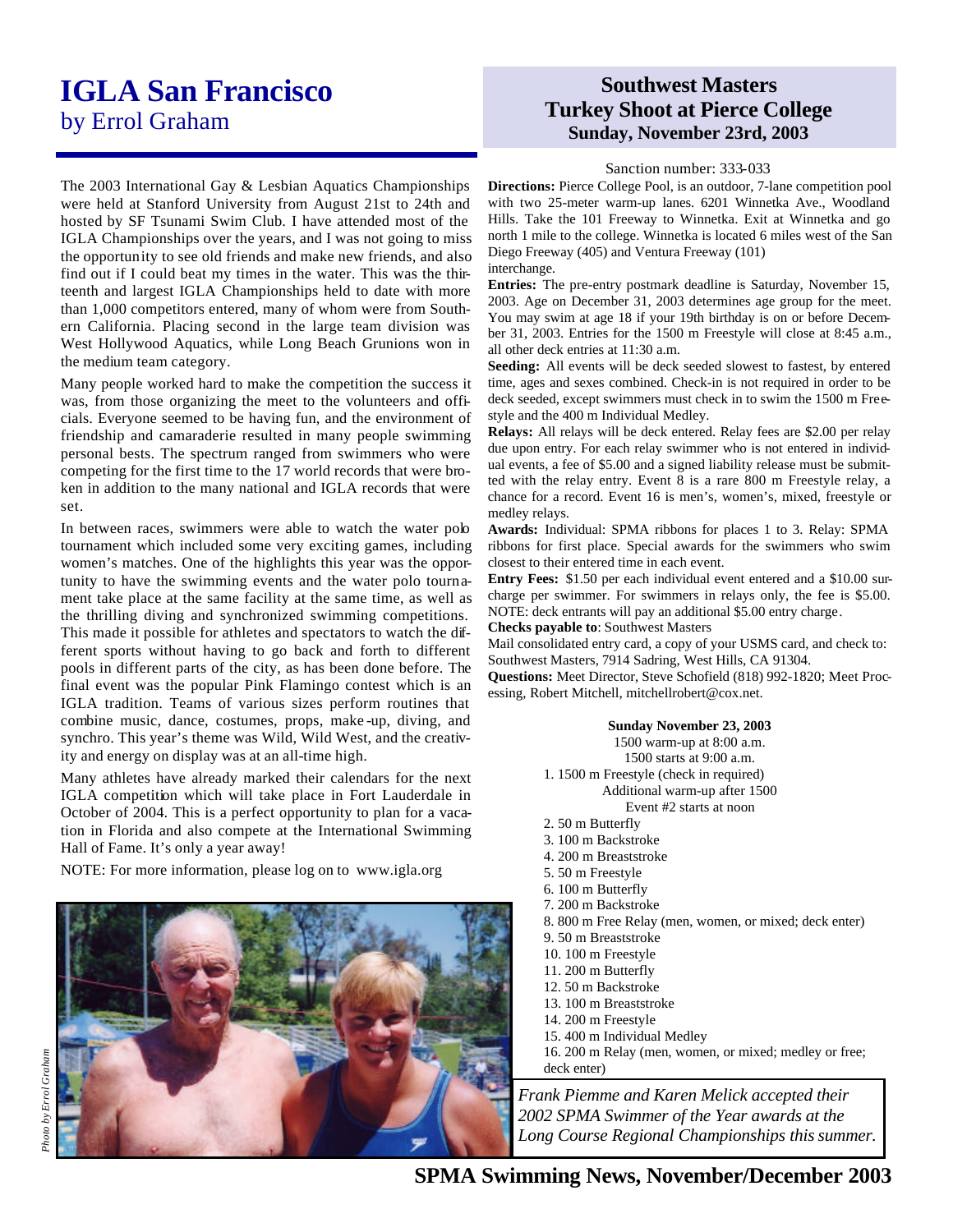### **Long Beach Swim Club and UCI Masters 11th Annual SPMA Regional Short Course Meters Championships Friday-Sunday, December 12-14, 2003**

#### Sanction number: 333-034

**Directions:** Belmont Plaza Olympic Pool, Long Beach. Take the Lakewood exit from I-405. Go south on Lakewood to the traffic circle, exit the traffic circle at CA-1 (PCH) south, go one block to Ximeno and turn right. Turn right on Livingston, then left on Termino. Pool is ahead.

**Fees: NO INDIVIDUAL DECK ENTRIES ARE ALLOWED.** Entry fee includes meet t-shirt. Flat fee of \$40.00 if postmarked on or before Friday, November 28, 2003. Add \$10.00 late fee for all entries postmarked on or after Saturday, November 29, 2003. All entries must be RECEIVED by Friday, December 5, 2003. Swimmers who plan to swim only in relays may do so, for a \$10.00 fee (no t-shirt), and must also sign a consolidated entry, deck entries allowed.

**Rules**: Swimmers are limited to a total of 8 individual events for the entire meet (no more than 5 per day), plus relays. All fees are nonrefundable. A swimmer's age on December 31, 2003 determines their age group for the entire meet.

**Seeding**: All events will be deck-seeded. All individual events plus 400 and 800 m relays will be seeded and swum slowest to fastest. The 200 m relays will be seeded by age group. Except for the specified relays and the 1500 m and 800 m Freestyle events (see distance events below), all events will be swum men and women separately.

**Distance Events**: Both the 1500 m and 800 m Freestyle events are limited to 10 heats. The first 80 swimmers to enter each event and check in on race day will be guaranteed a lane assignment. If more than 80 enter either of these events, a waiting list will be established, based on the date the entry was received (or, if many are received on the same day, the order in which the envelopes are opened). Waitlist swimmers should check in for either event by the posted deadline. You will be called to fill vacancies based on the order your entry was received.

**Relays**: All 200 m relays must be entered by 9:00 a.m. on the day the relay is to be swum. All 400 and the 800 m relays must be entered no later than 11:00 a.m. on the day the relay is to swim. A swimmer may enter only one 400 m Freestyle relay (e.g., women's, men's or mixed), one 400 m Medley relay, and one 800 m Freestyle relay.

**Timing:** Electronic timing will be used. The meet hosts will make every effort to provide one timer for each lane. Swimmers from all clubs are expected to assist with timing. Clubs may be assigned lanes for timing, based on the numbers of their swimmers participating in the meet. Swimmers in the next heat should assist by stepping forward and pushing a timing system button for the finish of the swimmer in the preceding heat. Swimmers who expect to set records should arrange in advance for additional timers so that there are 3 watch times as back-ups to the electronic timing system.

**Check-in:** This will be a "DECK-SEEDED" meet. You MUST check-in for all events you wish to swim.

**Awards:** Individual: Custom medals for places 1st to 3rd, SPMA ribbons for places 4th to 6th for each age group and gender. Relays: Custom medals for 1st place, SPMA ribbons for 2nd and 3rd places. Special awards for high point male and female swimmer in each age group, based on points from individual events. Awards to top 10 teams, based on combined scoring for men and women, individual events plus relays, including mixed relays.

**Entries:** Mail entries, entry card, copy of registration card (2003 or 2004), and fees (payable to Long Beach Swim Club) to: Long Beach Swim Club, 11th Annual Holiday Invitational, PO Box 3368, Long Beach, CA 90803-0368.

**Food and Lodging:** Information will be posted at www.masterswim. uci.edu as it becomes available.

**Questions:** Lucy Johnson, lucyj@uci.edu

*Please read the general information on entering swim meets on the third page of this newsletter!*

#### **Friday, December 12 Warm-up at noon Meet starts at 1:00 p.m.**

Check-in for event 1 will close at 12:30 p.m., events 2 and 3 will close at 3:00 p.m. and event 4 will close at the conclusion of the 1500 m Freestyle.

- 1. Mixed 1500 m Freestyle
- 
- 2. Men's 400 m Individual Medley<br>3. Women's 400 m Individual Med 3. Women's 400 m Individual Medley
- 4. Mixed 800 m Freestyle

#### **Saturday, December 13 Warm-up at 8:00 a.m. Meet starts at 9:00 a.m.**

Check-in for events 5 and 6 will close at 8:40 a.m. Check-in for events 7 to 10 will close at 9:00 a.m. The check-in deadlines for all other Saturday events will be announced at the meet.

- 5. Men's 200 m Freestyle
- 
- 6. Women's 200 m Freestyle<br>7. Men's 50 m Butterfly Men's 50 m Butterfly
- 
- 8. Women's 50 m Butterfly<br>9. Men's 100 m Backstroke Men's 100 m Backstroke
- 10. Women's 100 m Backstroke
- 11. Mixed 200 m Freestyle Relay
- 12. Mixed 200 m Medley Relay
- 13. Men's 200 m Breaststroke
- 14. Women's 200 m Breaststroke<br>15. Men's 50 m Freestyle
- Men's 50 m Freestyle
- 16. Women's 50 m Freestyle
- 17. Men's 100 m Butterfly
- 18. Women's 100 m Butterfly<br>19. Men's 200 m Backstroke
- Men's 200 m Backstroke
- 20. Women's 200 m Backstroke<br>21. Men's 100 m Individual Me
- 21. Men's 100 m Individual Medley<br>22. Women's 100 m Individual Med
- 22. Women's 100 m Individual Medley<br>23. Men's 200 m Medley Relay
- Men's 200 m Medley Relay
- 24. Women's 200 m Medley Relay 25. 400 m Freestyle Relay (Men's, Women's and Mixed)\*

### **Sunday, December 14 Warm-up at 8:00 a.m.**

#### **Meet starts at 9:00 a.m.**

Check-in for events 26 and 27 will close at 8:40 a.m. Check-in for events 28 to 31 will close at 9:00 a.m. The check-in deadlines for all

other Sunday events will be announced at the meet. 26. Men's 400 m Freestyle<br>27. Women's 400 m Freest Women's 400 m Freestyle 28. Men's 50 m Breaststroke 29. Women's 50 m Breaststsroke 30. Men's 100 m Freestyle 31. Women's 100 m Freestyle 32. Men's 200 m Butterfly 33. Women's 200 m Butterfly<br>34. Men's 200 m Freestyle Re 34. Men's 200 m Freestyle Relay<br>35. Women's 200 m Freestyle Re 35. Women's 200 m Freestyle Relay 36. Men's 50 m Backstroke 37. Women's 50 m Backstroke 38. Men's 100 m Breaststroke 39. Women's 100 m Breaststroke 40. Men's 200 m Individual Medley<br>41. Women's 200 m Individual Med Women's 200 m Individual Medley 42. 400 m Medley Relay (Men's, Women's, and Mixed)\* 43. 800 m Freestyle Relay (Men's, Women's, and Mixed)\*

\***Relays:** A swimmer may swim only one relay in each of event 25, 42 and 43 (e.g., Women, Men or Mixed).

**SPMA Swimming News, November/December 2003**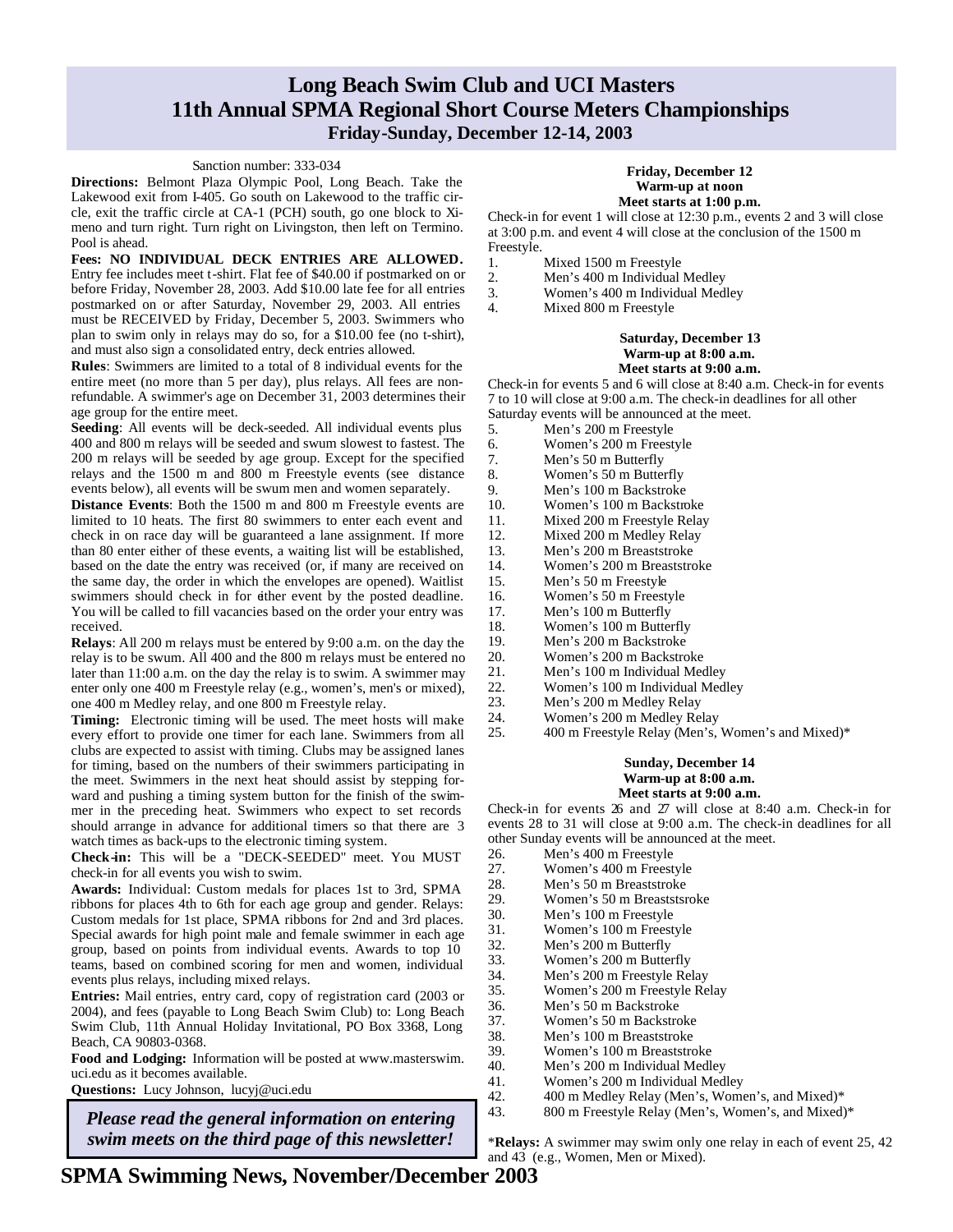## **Southern Pacific Masters Association** *2004 Membership Form*

*SPMA respects your privacy: We will not sell your mailing address, phone number, or email address*

| <b>United States Masters</b><br>Swimming, Inc. &                                                                                                                                                                                                                                                                                                                                                                                                                  | PLEASE PRINT CLEARLY<br>Your name on this form and on meet entry forms must be identical. |           |              |                                                                                                                                                                                                                                                                                                                                                                                                                                                                                                                                                                                                                                                                                                                                                                                                                                                                                                                                                                                                   |                                                                                                                            |  |  |
|-------------------------------------------------------------------------------------------------------------------------------------------------------------------------------------------------------------------------------------------------------------------------------------------------------------------------------------------------------------------------------------------------------------------------------------------------------------------|-------------------------------------------------------------------------------------------|-----------|--------------|---------------------------------------------------------------------------------------------------------------------------------------------------------------------------------------------------------------------------------------------------------------------------------------------------------------------------------------------------------------------------------------------------------------------------------------------------------------------------------------------------------------------------------------------------------------------------------------------------------------------------------------------------------------------------------------------------------------------------------------------------------------------------------------------------------------------------------------------------------------------------------------------------------------------------------------------------------------------------------------------------|----------------------------------------------------------------------------------------------------------------------------|--|--|
| Southern Pacific<br><b>Masters Association</b>                                                                                                                                                                                                                                                                                                                                                                                                                    | ast Name<br><b>First Name</b><br>Middle Initial                                           |           |              |                                                                                                                                                                                                                                                                                                                                                                                                                                                                                                                                                                                                                                                                                                                                                                                                                                                                                                                                                                                                   |                                                                                                                            |  |  |
| 2004 Membership<br><b>Application</b>                                                                                                                                                                                                                                                                                                                                                                                                                             | Mailing Address                                                                           |           |              |                                                                                                                                                                                                                                                                                                                                                                                                                                                                                                                                                                                                                                                                                                                                                                                                                                                                                                                                                                                                   | Home Phone No.<br>$\mathcal{E}$                                                                                            |  |  |
| $\Box$ Renewal<br>2003 number if known:                                                                                                                                                                                                                                                                                                                                                                                                                           | City                                                                                      |           | <b>State</b> | Zip                                                                                                                                                                                                                                                                                                                                                                                                                                                                                                                                                                                                                                                                                                                                                                                                                                                                                                                                                                                               | Daytime Phone No.                                                                                                          |  |  |
| $\Box$ New Registration                                                                                                                                                                                                                                                                                                                                                                                                                                           | Date of Birth<br>Month/Day/Year                                                           |           | Age          | Sex                                                                                                                                                                                                                                                                                                                                                                                                                                                                                                                                                                                                                                                                                                                                                                                                                                                                                                                                                                                               | Email Address (print in ALL CAPS)                                                                                          |  |  |
| CLUB (If left blank, you will remain with your 2003 club, or "unattached" if new)                                                                                                                                                                                                                                                                                                                                                                                 |                                                                                           |           |              |                                                                                                                                                                                                                                                                                                                                                                                                                                                                                                                                                                                                                                                                                                                                                                                                                                                                                                                                                                                                   | Today's Date                                                                                                               |  |  |
| <b>Emergency Contact (optional)</b>                                                                                                                                                                                                                                                                                                                                                                                                                               |                                                                                           |           |              |                                                                                                                                                                                                                                                                                                                                                                                                                                                                                                                                                                                                                                                                                                                                                                                                                                                                                                                                                                                                   | Phone No. of emergency contact                                                                                             |  |  |
| questions or problems with your membership)                                                                                                                                                                                                                                                                                                                                                                                                                       |                                                                                           |           |              |                                                                                                                                                                                                                                                                                                                                                                                                                                                                                                                                                                                                                                                                                                                                                                                                                                                                                                                                                                                                   | Opt out of SPMA-NEWS email list (check this box if you would only like SPMA to use your email address to contact you about |  |  |
| $\exists$ I am a coach                                                                                                                                                                                                                                                                                                                                                                                                                                            | $\Box$ I am a certified official                                                          |           |              |                                                                                                                                                                                                                                                                                                                                                                                                                                                                                                                                                                                                                                                                                                                                                                                                                                                                                                                                                                                                   | $\Box$ I would like to volunteer for SPMA                                                                                  |  |  |
| <b>Annual Fee: \$35</b><br>(If TODAY is between Sept. 1, 2004 and<br>October 31, 2004 the fee is reduced to \$25)<br><b>Optional Donations:</b><br>$$1.00 (or $)$ to SPMA $$$<br>$$1.00$ (or $$$ ) to USMS<br><b>Endowment Fund</b><br>$$1.00$ (or $$$ ) to the<br>International Swimming Hall \$<br>of Fame<br><b>TOTAL ENCLOSED</b><br>Make check payable to SPMA,<br>Mail to:<br><b>SPMA</b><br>c/o Julie Heather<br>957 N El Molino Ave<br>Pasadena, CA 91104 |                                                                                           |           |              | "I, the undersigned participant, intending to be legally bound, hereby certify<br>that I am physically fit and have not been otherwise informed by a physi-<br>cian. I acknowledge that I am aware of all the risks inherent in Masters<br>Swimming (training and competition), including possible permanent disabil-<br>ity or death, and agree to assume all of those risks. AS A CONDITION OF<br>MY PARTICIPATION IN THE MASTERS SWIMMING PROGRAM OR<br>ANY ACTIVITIES INCIDENT THERETO, I HEREBY WAIVE ANY<br>AND ALL RIGHTS TO CLAIMS FOR LOSS OR DAMAGES, INCLUD-<br>ING ALL CLAIMS FOR LOSS OR DAMAGES CAUSED BY THE NEG-<br>LIGENCE, ACTIVE OR PASSIVE, OF THE FOLLOWING: UNITED<br>STATES MASTERS SWIMMING, INC., THE LOCAL MASTERS<br>SWIMMING COMMITTEES, THE CLUBS, HOST FACILITIES, MEET<br>SPONSORS, MEET COMMITTEES, OR ANY INDIVIDUALS OFFICI-<br>ATING AT THE MEETS OR SUPERVISING SUCH ACTIVITIES. In ad-<br>dition, I agree to abide by and be governed by the rules of USMS." |                                                                                                                            |  |  |
|                                                                                                                                                                                                                                                                                                                                                                                                                                                                   |                                                                                           | Signature |              |                                                                                                                                                                                                                                                                                                                                                                                                                                                                                                                                                                                                                                                                                                                                                                                                                                                                                                                                                                                                   |                                                                                                                            |  |  |

Benefits of 2004 SPMA Membership

- The opportunity to meet and train with some of the most experienced coaches and swimmers in the area.
- The benefit of coaching and training with our member clubs throughout the country requiring USMS membership.
- A subscription to SWIM Magazine, a bi-monthly national swimming publication
- which runs concurrently with your membership. Liability insurance for your club and meet sponsors.
- Secondary accident insurance.
- Borrowing privileges from the SPMA videotape and book library.
- SPMA Swimming News, featuring up-to-date information on events occurring in our area and helpful articles on health and swimming, as an insert in SWIM Magazine.
- The privilege of participating in any SPMA or USMS sanctioned postal, pool, and open water events or clinics.
- Information and advice from the SPMA office to answer your swimming related questions or concerns.

**Help SPMA keep costs down by sending in your registration form now. We won't have to invoice you, and you will have uninte rrupted delivery of SWIM Magazine and your newsletter.**

**SPMA Swimming News, November/December 2003** *2004 USMS Registration is valid through December 31, 2004*